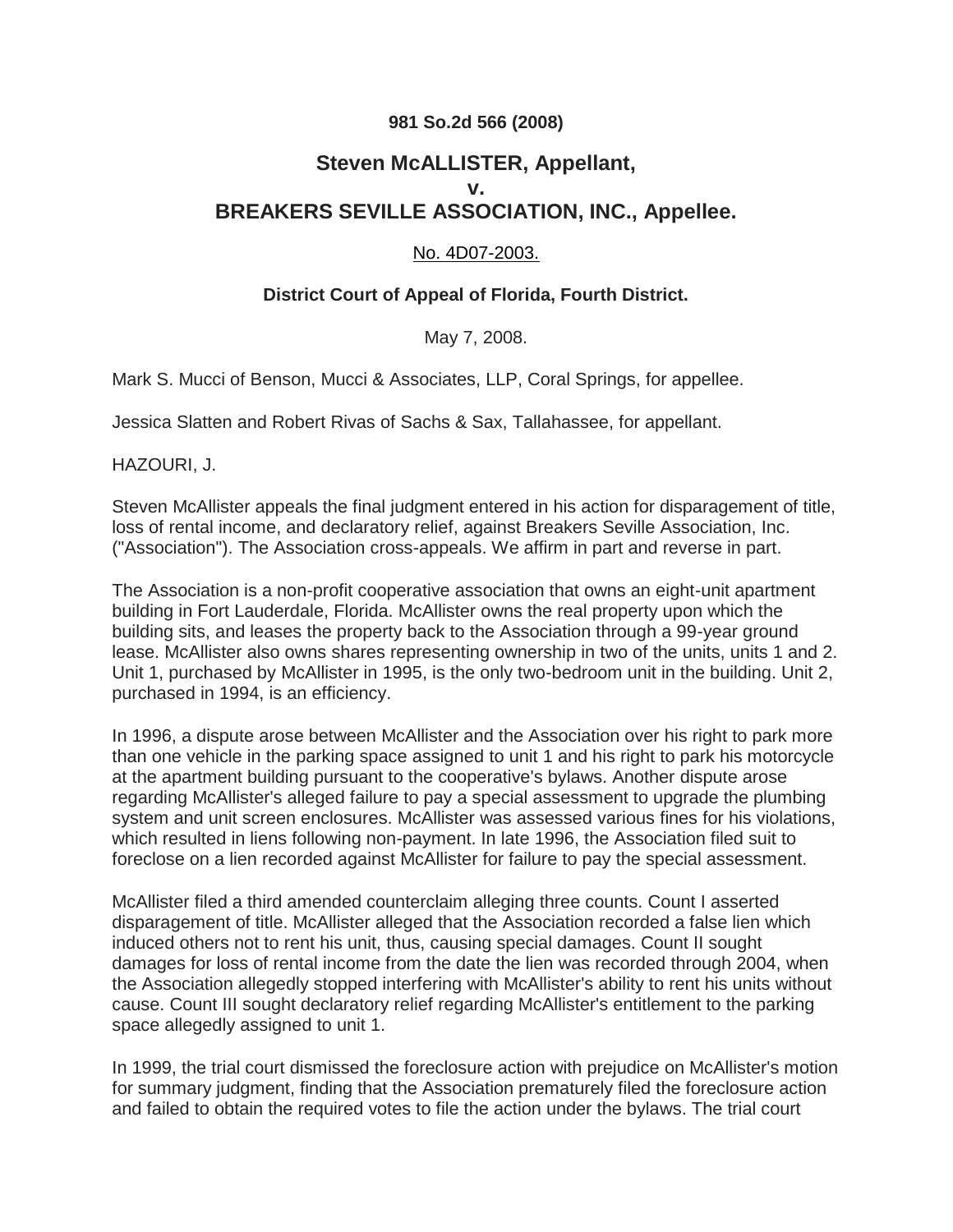ordered that the case proceed to trial on McAllister's counterclaims. Thereafter, the trial court held a final hearing and found for the Association on Count I of the counterclaim, and rendered Counts II and III moot. McAllister appealed the final judgment. This court reversed, finding that "entry of a final judgment was error because no notice of trial was properly given." *McAllister v. Breakers Seville Ass'n,* [891 So.2d 1155, 1156 \(Fla. 4th DCA 2005\).](http://scholar.google.com/scholar_case?case=15431543473101280065&hl=en&as_sdt=40006)

After a trial on remand, the trial court found that the Association had no authority to prohibit the parking of the motorcycle and demand its removal until 2000, when it enacted a "valid" and "proper" amendment. Because the trial court deemed the 2000 amendment concerning the motorcycle valid, it found that McAllister cannot keep a motorcycle on the premises.

The trial court determined further that bylaw amendments passed in 1996 and 1997 were not properly passed, and therefore, unenforceable. The trial court stated that although it had questions concerning the validity and enforceability of amendments enacted in 2000, it found them valid and enforceable, including the amendment restricting each parking space to one vehicle. The trial court found that the driveway to the east of unit 1 is not an appurtenance to the unit, is not a part of the unit, and that section 719.1055, Florida Statutes, does not prevent the Association from amending the bylaws to restrict the use of the parking space to one vehicle.

On the disparagement of title claim, the trial court found in favor of McAllister. It concluded that there was evidence and testimony to support the claim that the Association disparaged title to his unit by its actions and improperly prevented him from renting his units. Specifically, the trial court stated: "[T]he Board of Directors of [the Association], through various actions, treated McAllister as if he had a target on his back that the Board was shooting at, and the evidence supports an award of these damages." McAllister was awarded \$44,880 in damages, plus interest.

McAllister's first argument on appeal is that the trial court erred in declining to enter a declaratory judgment that the parking space assigned to unit 1 was an appurtenance to the unit, thus allowing the 2000 bylaw amendment creating a "one vehicle per space" parking restriction to stand. We agree.

#### In *Lawyers Title Insurance Co. v. Novastar Mortgage, Inc.,* 862 So.2d 793 (Fla. 4th DCA 2003), this court stated:

It is well-settled that a trial court's ruling comes to this court clothed with a presumption of correctness and the burden is on appellant to demonstrate error. A trial court's findings of fact in a declaratory judgment action will be upheld if supported by competent substantial evidence. Conversely, any conclusions of law are reviewed *de novo.*

*Id.* at 796-97 (citations omitted).

This issue turns on whether the parking space in question is an appurtenance to unit 1. Section 719.1055(1), Florida Statutes (2000), provides:

Unless otherwise provided in the original cooperative documents, no amendment thereto may change the configuration or size of any cooperative unit in any material fashion,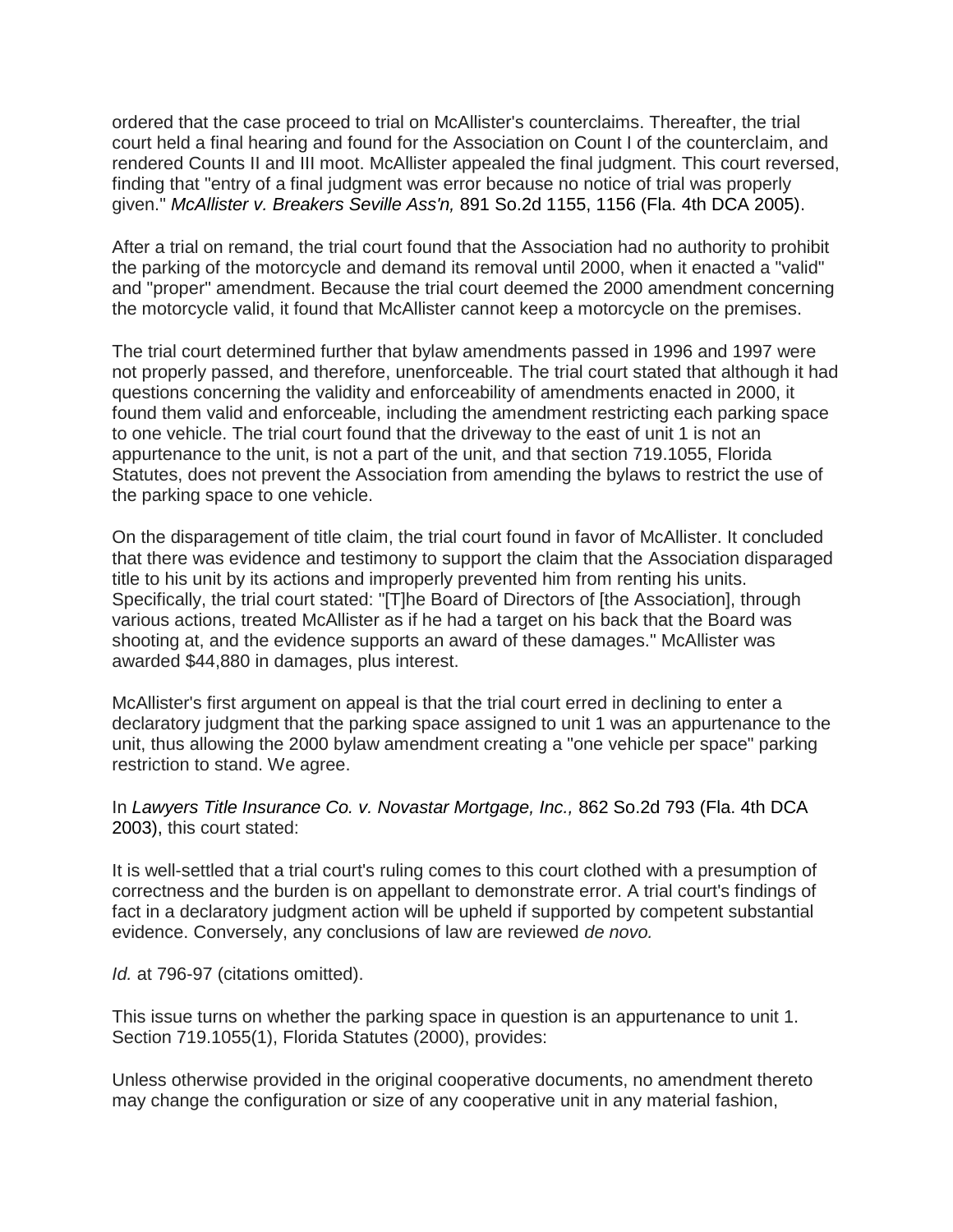materially alter or modify the appurtenances of the unit, or change the proportion or percentage by which the owner of the parcel shares the common expenses and owns the common surplus, unless the record owner of the unit and all record owners of liens on it join in the execution of the amendment and unless the record owners of all other units approve the amendment. Cooperative documents in cooperatives created after July 1, 1994, may not require less than a majority of total voting interests for amendments under this section, unless required by any governmental entity.

Therefore, if the parking space is an appurtenance, the Association cannot materially alter or modify it without McAllister's consent. Section 719.105(1), Florida Statutes (2000), addresses appurtenances in the context of cooperatives:

(1) Each cooperative parcel has, as appurtenances thereto:

(a) Evidence of membership, ownership of shares, or other interest in the association with the full voting rights appertaining thereto. Such evidence must include a legal description of each dwelling unit and must be recorded in the office of the clerk of the circuit court as required by s. 201.02(3).

(b) An undivided share in the assets of the association.

(c) The exclusive right to use that portion of the common areas as may be provided by the cooperative documents.

(d) An undivided share in the common surplus attributable to the unit.

(e) Any other appurtenances provided for in the cooperative documents.

"Cooperative documents" are defined as:

(a) The documents that create a cooperative, including, but not limited to, articles of incorporation of the association, bylaws, and the ground lease or other underlying lease, if any.

(b) The document evidencing a unit owner's membership or share in the association.

(c) The document recognizing a unit owner's title or right of possession to his or her unit.

§ 719.103(13), Fla. Stat. (2000).

Further, several cases cited by McAllister support the notion that courts must look to the governing documents to determine what constitutes an appurtenance.<sup>1</sup> In Maass v. *Christensen,* 414 So.2d 255 (Fla. 4th DCA 1982), this court noted that an assigned parking space was an appurtenance to the unit to which the space was assigned because all of the condominium documents at issue, including the declaration and bylaws, "tie[d] assigned parking spaces to apartment ownership." *Id.* at 257. Consequently, this court concluded that the assigned parking space was an appurtenance to the unit. *Id.*

Similarly, in *Tower House Condominium, Inc. v. Millman,* 410 So.2d 926 (Fla. 3d DCA 1981), the Third District held that the condominium documents established that a unit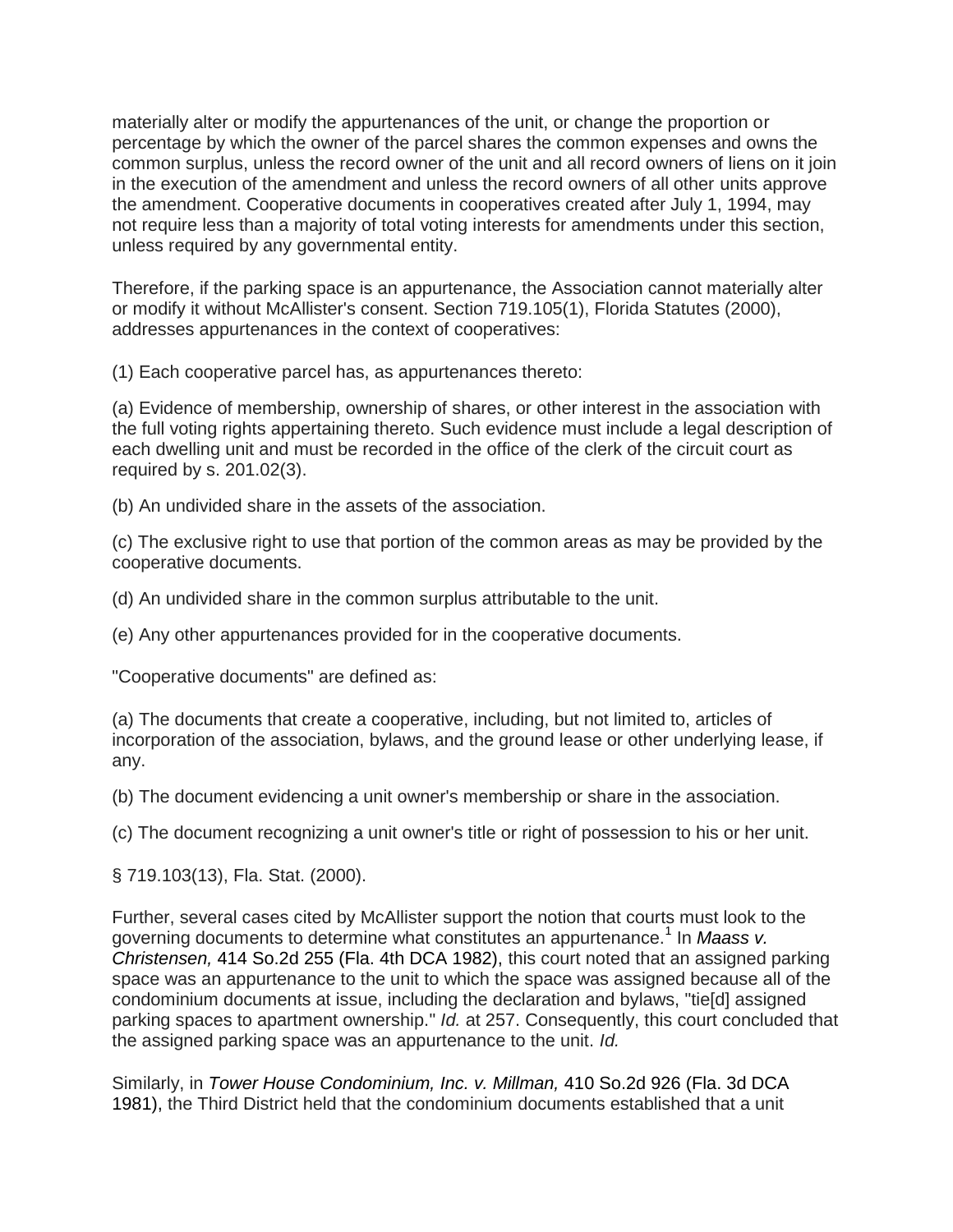owner's undivided share in the parking area, a common element, constituted an appurtenance to his unit. *Id.* at 930. Accordingly, no material alterations or modifications could be made to the parking area without the vote of all record owners of the condominium. *Id.*

Finally, in *Brown v. Rice,* 716 So.2d 807 (Fla. 5th DCA 1998), the Fifth District held that a garage that had been assigned to a specific condominium unit by the developer was appurtenant to the unit and, therefore, could not be conveyed separately from the unit. *Id.* at 810. In so holding, the court relied upon the condominium documents and the following definition of "appurtenant" from the Sixth Edition of *Black's Law Dictionary:* "belonging to; accessory or incident to; adjunct, appended, or annexed to. . . ." *Id.*

Although the trial court stated that it considered the cooperative documents in determining that the parking space was not an appurtenance, this court reviews that question *de novo. See Lawyers Title,* 862 So.2d at 797. We reverse on this issue because we agree with McAllister's contention that the cooperative documents establish that the parking space in question is an appurtenance to unit 1, and therefore, the Association could not materially alter the space without McAllister's consent.

Under the proprietary lease, which constitutes a "cooperative document" under section 719.103(13)(a), shareholders take title to their units and "the [unit's] appurtenances." Further, each assignment of the proprietary lease for unit 1, including the assignment to McAllister from the previous owner, Alberto Mejia ("Mejia"), assigns the unit and "one (1) allocated parking space." The purchase and sale agreement for unit 1 between Mejia and the previous owner provides that parking for the unit shall be in the "[d]riveway on [the] east side not designated by number," which refers to the parking space in question, without dispute. The Association approved this purchase and sale contract, and George Martin ("Martin"), the Association's president, served as the real estate agent for the deal. We find that this contract satisfies the definition of a "cooperative document" under section 719.103(13)(c), as a "document recognizing a unit owner's title or right of possession to his or her unit."

Because the cooperative documents, as defined in section 719.103(13)(c) and when viewed as a whole, provide that the parking space in question is an appurtenance to unit 1, we conclude that the trial court erred in finding otherwise. We also find it persuasive that the undisputed facts establish that unit 1's assigned parking space has always been the parking space in question. Also, when the Association amended its bylaws in 2000, enacting the amendment in question, it assigned the parking space at issue to unit 1. Finally, in 1996, the Association approved a rental agreement for unit 1 between McAllister and two tenants, which explicitly stated that the tenants were renting a "single family apartment with one (maximum two car) parking space."

In response, the Association maintains that McAllister can establish that the parking space is an appurtenance to unit 1 only if he "[proves that] his right originated from the cooperative documents, [shows] the legal description of that area, and [establishes that] the legal right to [his] interest [in the parking space is] recorded." However, this claim is based upon an erroneous interpretation of section 719.105(1). A party is not required to prove all of the subsections of section 719.105(1) to establish an appurtenance. Rather, section 719.105(1)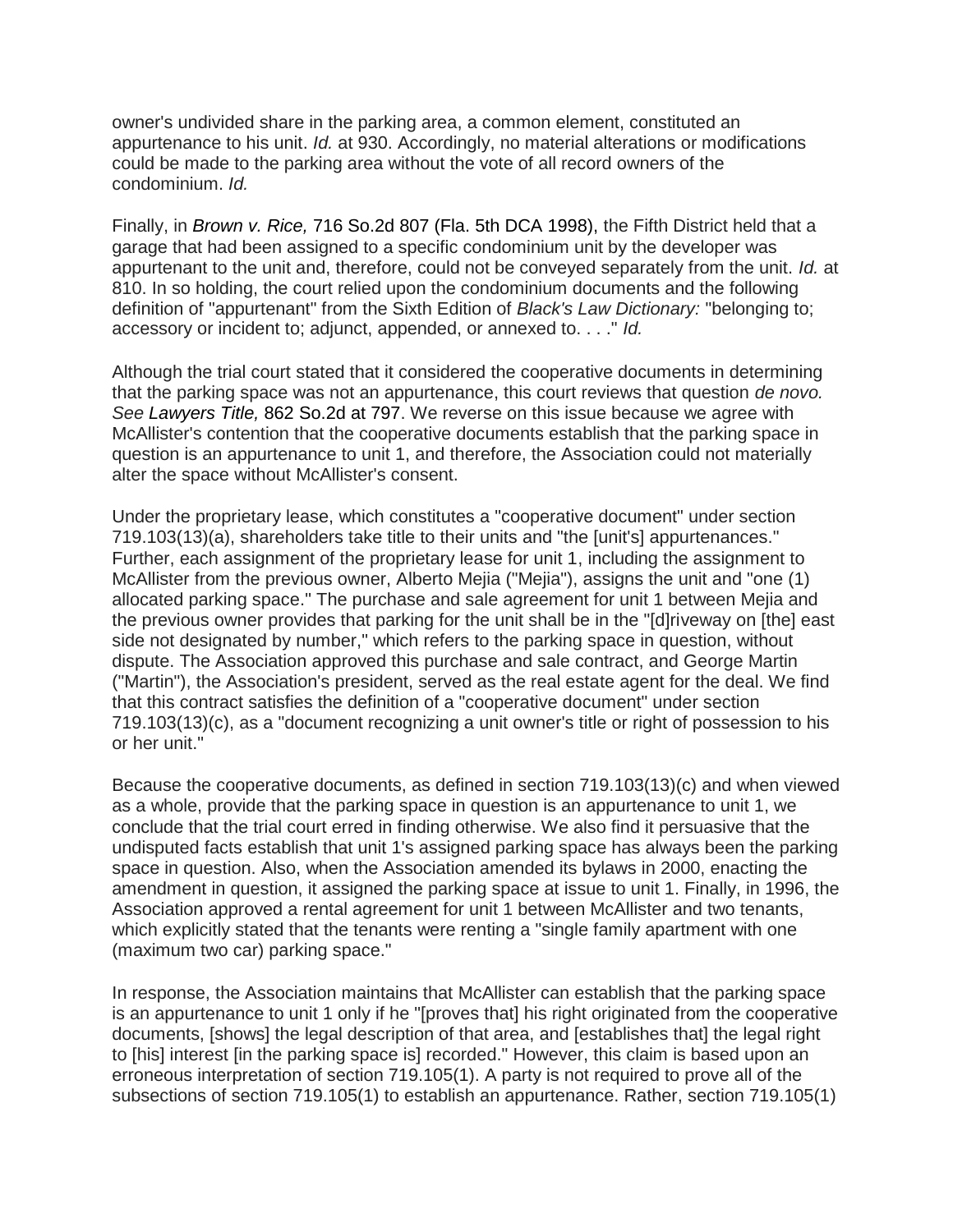lists several types of appurtenances. The plain language of paragraph (e), "Any other appurtenances provided for in the cooperative documents," does not require a legal description or recordation. *See* § 719.105(1)(e), Fla. Stat. (2000).

Because we find that the parking space is an appurtenance to unit 1, we must next determine whether the 2000 bylaw amendment limiting parking to "one vehicle per space" materially altered or modified the appurtenance, such that McAllister's consent was required. *See* § 719.1055(1), Fla. Stat. (2000). There are no facts in dispute with respect to this issue, and therefore we conclude that the bylaw constitutes a material alteration or modification.

In *Sterling Village Condominium, Inc. v. Breitenbach,* 251 So.2d 685 (Fla. 4th DCA 1971), this court stated:

(A)s applied to buildings the term "material alteration or addition" means to palpably or perceptively vary or change the form, shape, elements or specifications of a building from its original design or plan, or existing condition, in such a manner as to appreciably affect or influence its function, use, or appearance.

*Id.* at 687. The court in *Tower House* determined that the *Sterling Village* definition applied equally as well to changes in common elements, including a parking area, the owner's share of which was found to be appurtenant to the unit. *Tower House,* 410 So.2d at 929-30. We find that this definition also applies to the appurtenance in this case.

The "one vehicle per space" bylaw satisfies the definition of a material alteration or modification. It palpably and perceptively varied the specification of the parking space from its original and existing condition, so as to appreciably affect its function and use. *See Sterling Village,* 251 So.2d at 687. For 40 years, the Association placed no restrictions on the use of the parking space. The evidence showed that prior to the enactment of the amendment restricting the space, prior owners, McAllister, and McAllister's tenants regularly used the space for more than one vehicle. Therefore, the amendment appreciably affected the space's function and use.

McAllister argues next that the trial court erred in finding the 2000 amendments enforceable, where the facts establish that the Association acted arbitrarily, unreasonably, and selectively in enforcing the 2000 restrictions against him. We disagree.

Although an association may enact reasonable restrictions concerning use, occupancy, and transfer of units that are necessary for the operation and protection of owners, *see Lyons v. King,* 397 So.2d 964, 967-68 (Fla. 4th DCA 1981), the association cannot arbitrarily, unreasonably, and selectively enforce those restrictions. *See Prisco v. Forest Villas Condo. Apartments, Inc.,* 847 So.2d 1012, 1014-15 (Fla. 4th DCA 2003). Whether a restriction is arbitrarily, unreasonably, or selectively enforced is a factual determination. *See Lyons,* 397 So.2d at 967.

McAllister contends that the "one vehicle per space" and motorcycle restrictions enacted in 2000 were unreasonably and arbitrarily enforced against him because he is the only unit owner with a parking space large enough to accommodate two vehicles and the only owner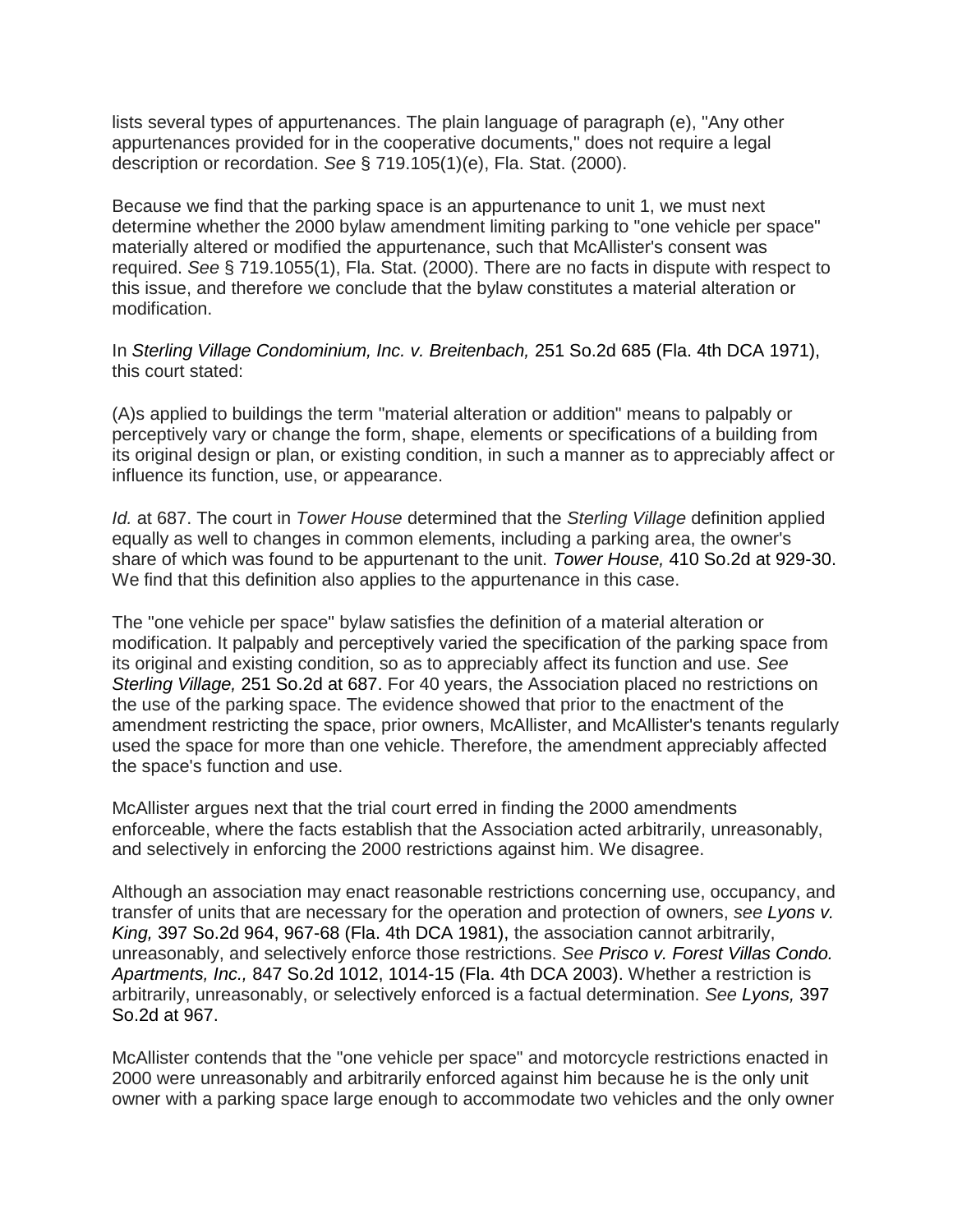with a motorcycle. In light of our conclusion that the "one vehicle per space" restriction was impermissible, we do not address its enforcement. As to the motorcycle restriction, we conclude that there is evidence in the record to support the trial court's finding that it was not arbitrarily, unreasonably or selectively enforced against McAllister. Martin testified that the restriction was enacted because "[m]otorcycles are a nuisance" and people complained because "[t]he motorcycle was parked right in the area where it opens right up on the doors, windows and others."

The Association argues on cross-appeal that the trial court erred in finding that it disparaged title to McAllister's cooperative shares, where there was no proof of malice in the recording of the lien. We agree.

McAllister's disparagement of title claim alleges that the recording of the lien for unpaid special assessments resulted in the Association's denial and discouragement of prospective tenants, which caused the loss of rental income.

In a disparagement action the plaintiff must allege and prove the following elements: (1) A falsehood (2) has been published, or communicated to a third person (3) when the defendant-publisher knows or reasonably should know that it will likely result in inducing others not to deal with the plaintiff and (4) in fact, the falsehood does play a material and substantial part in inducing others not to deal with the plaintiff; and (5) special damages are proximately caused as a result of the published falsehood.

*Bothmann v. Harrington,* 458 So.2d 1163, 1168 (Fla. 3d DCA 1984); *see also Allington Towers Condo. N., Inc. v. Allington Towers N., Inc.,* 415 So.2d 118, 119 (Fla. 4th DCA 1982). Even if these factors are met, if an affirmative defense of privilege is raised, the burden shifts to the plaintiff to prove actual malice in order to recover. *Allington Towers,* 415 So.2d at 119 (citing *Gates v. Utsey,* 177 So.2d 486 (Fla. 1st DCA 1965)). "The affirmative defense of good faith raises a privilege and creates a factual issue as to the existence of malice." *Id.*

The Association argues that McAllister did not establish the falsehood element because any alleged falsity in the recording of the lien was procedural in nature, and thus, not sufficient to satisfy this factor. The Association relies on *Bothmann* for this proposition. In *Bothmann,* the Third District stated: "[A] distinction must be drawn between an improper filing in a procedural sense, and a wrongful filing in a substantive sense. Only the latter will support an action for disparagement of property because only it meets the requisite falsehood element of the action." 458 So.2d at 1168. The Association concedes that a "procedural falsehood" may have been established because of the trial court's order on summary judgment stating that the lien was procedurally defective where the Association, notwithstanding the provisions in the bylaws and section 719.108, Florida Statutes, was premature in moving to foreclose on the lien. However, it claims there was no evidence of a "substantive falsehood."

There is competent substantial evidence in the record from which the trial court could have determined the lien was substantively false. McAllister testified that the lien was based upon unpaid special assessments, a portion of which he did not actually owe because of certain credits due to him. McAllister also testified that the assessment was not properly adopted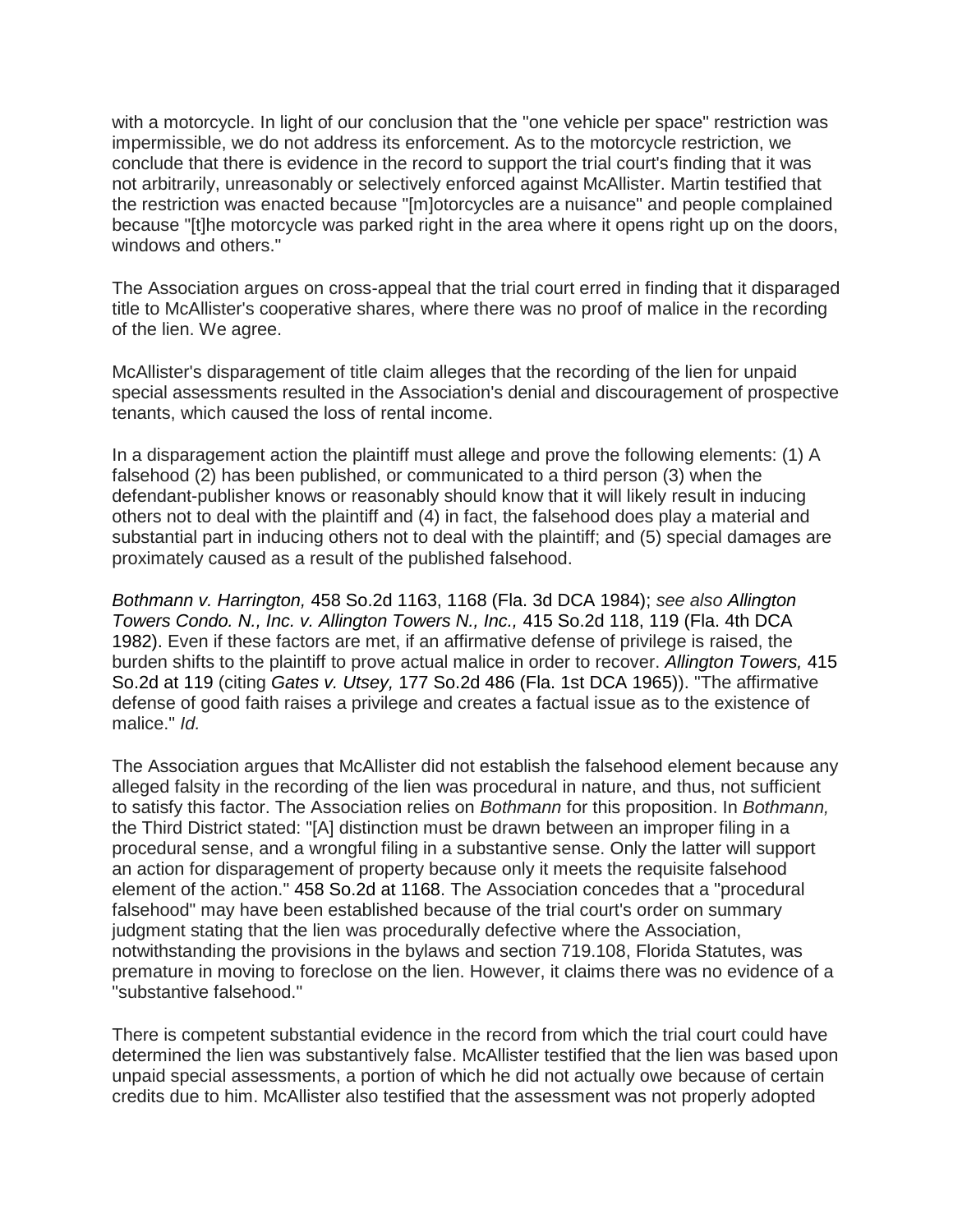and therefore, did not provide a valid basis for the lien. Thus, McAllister established the falsehood element.

The second factor, publication, is met by the recording of the lien. This is not in dispute. The third factor, that the Association knows or reasonably should know that the falsehood will likely induce others not to deal with the plaintiff, is established, and also not addressed by the Association. Martin testified at trial that the Association could avoid approving rental of the unit until such expenses were paid, and that the Association had in fact notified and/or turned down several of McAllister's prospective tenants because of the lien.

The fourth factor, that the falsehood in fact plays a material and substantial role in inducing others not to deal with the plaintiff, is also supported by competent substantial evidence. McAllister testified that several of his prospective tenants were not able to rent his units, and therefore induced not to deal with him, because of the lien. John Hutchinson ("Hutchinson"), one of those prospective tenants and a prospective purchaser at one point, testified that he did not rent the unit in part because of the lien, and was dissuaded from purchasing the unit because of the lien. Although the Association notes that there were other reasons Hutchinson did not ultimately rent the unit, such as the parking space issue, the record shows that the lien played a material and substantial part in Hutchinson's decision not to rent the unit. Hutchinson stated: "I did not want to get involved" with this argument [regarding the lien] that was still smoldering" between McAllister and the Association. He also testified:

And the lien on the property was probably the most severe thing that I could be a party to because it had nothing to do with me. I was being asked to assume that lien, or that lien had to be settled prior to me being accepted as the purchaser. So at that point I withdrew my offer.

The fifth and final factor is special damages proximately caused by the Association's publication of the false lien. Although the Association claims McAllister made only conclusory statements about the amount of lost rents, both McAllister and Martin testified as to the reasonable rental value of McAllister's units during the time the lien was in effect, and McAllister testified as to how these amounts were calculated.

McAllister does not dispute that the Association's affirmative defense of privilege rebuts the presumption of malice and requires him to establish that the Association acted with malicious intent in recording the lien. *See Allington Towers,* 415 So.2d at 119. McAllister argues that the trial court's findings that the Association engaged in a "direct effort to get McAllister," and treated him "as if he had a target on his back that the Board was shooting at," amount to a finding of malice in that the Association recorded the lien to purposefully harm him. We disagree.

The evidence does not support a finding of actual malice in the recording of the lien. The undisputed testimony at trial was that the Association duly noticed a meeting at which the shareholders of record voted for a special assessment for upgraded plumbing and screen enclosures. Although McAllister claimed he did not have to pay the entire amount because of credits that were owed to him, he was the only shareholder who refused to pay his share. The evidence establishes that the Association possessed the authority to lien and needed